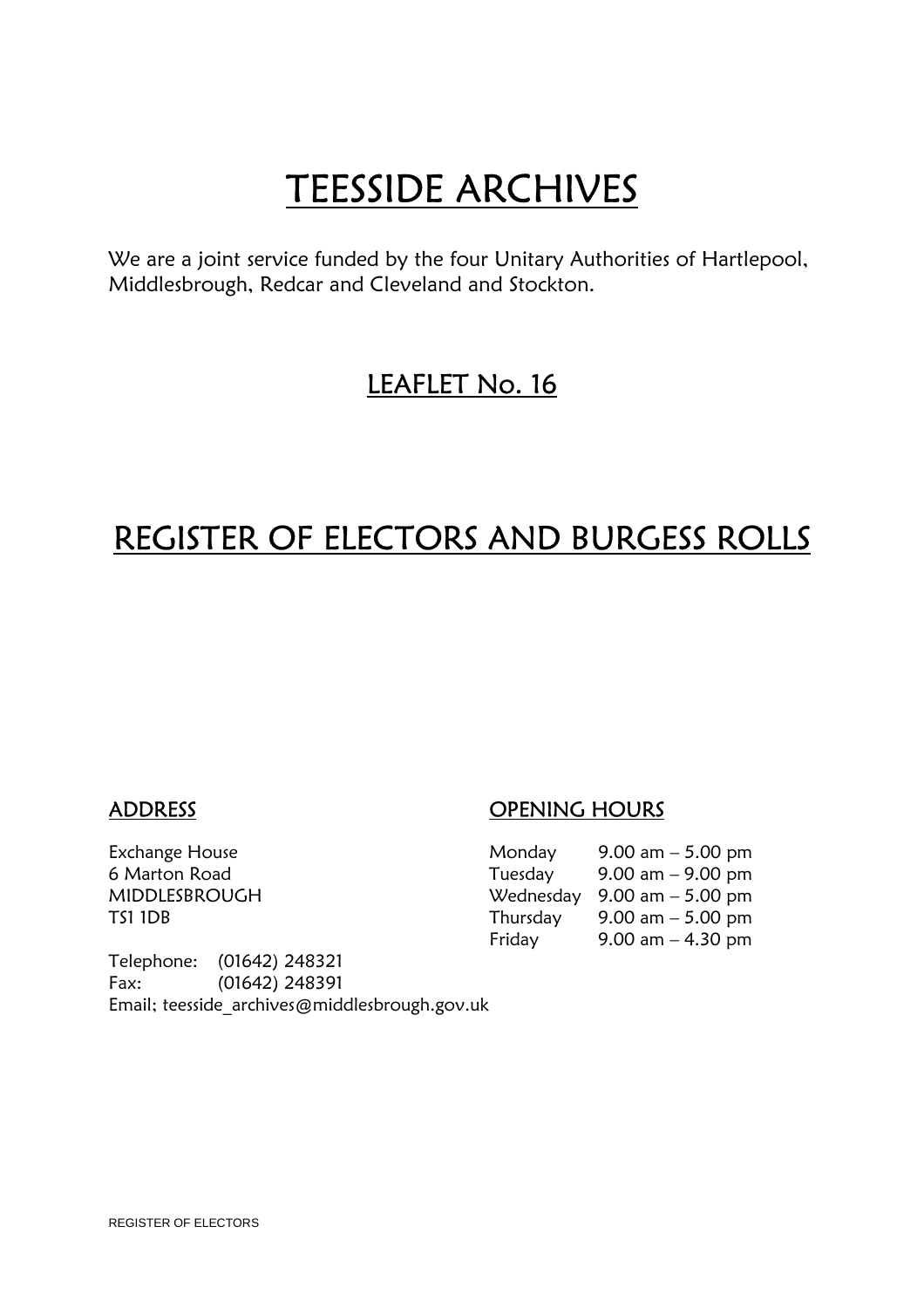# TEESSIDE ARCHIVES

# REGISTER OF ELECTORS AND BURGESS ROLLS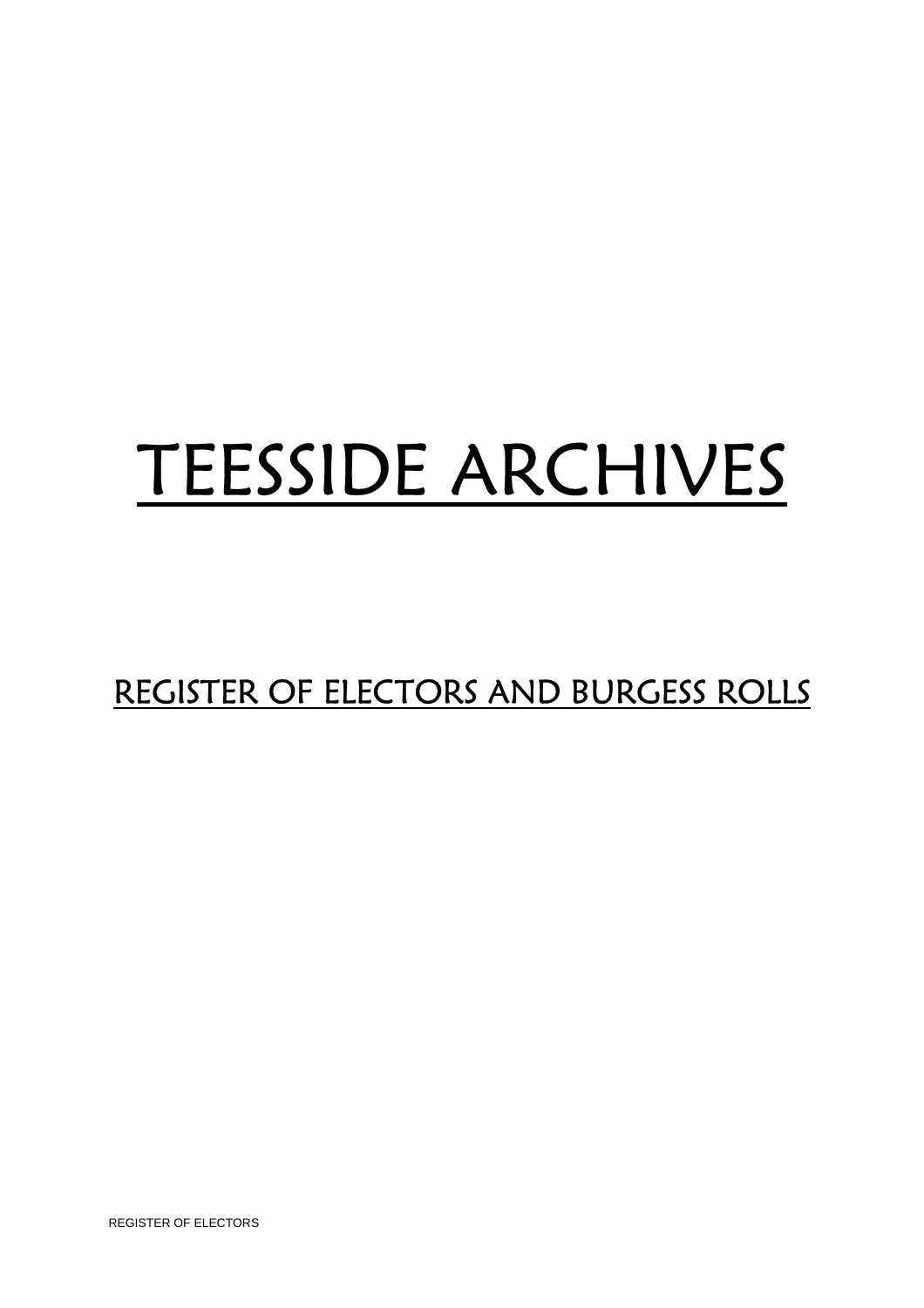Register of Electors were produced from 1832 onwards except for the war years, 1916 – 1917 and 1940 – 1944. They list people who qualified to vote in Parliamentary elections and local Government elections. There are no women included in the registers before 1918. In 1918 certain categories of women aged 30 years and above became eligible to vote.

Burgess Rolls list people who qualified to vote in elections for the Borough Councils. They cease to be produced, it would appear, during World War I, certain women were included in the rolls from 1869 onwards.

Eligibility to Vote This depended upon qualifications which were amended periodically throughout the nineteenth and twentieth centuries. See The Local Historian's Encyclopedia, J Richardson, pp57 – 58 and Electoral Registers since 1832 and Burgess Rolls, J Gibson and C Rogers, pp3 – 12. Both volumes are available on the searchroom shelves in this department.

The following Registers of Electors and Burgess Rolls are available in the department;

| <b>North Riding of Yorkshire</b><br>$(m/f \text{ only})$                                                                                                                                            | $1832 - 1875$                                                                  |
|-----------------------------------------------------------------------------------------------------------------------------------------------------------------------------------------------------|--------------------------------------------------------------------------------|
|                                                                                                                                                                                                     |                                                                                |
| Middlesbrough                                                                                                                                                                                       | $1853 - 1956$                                                                  |
| <b>Register of Electors and *Burgess Rolls</b>                                                                                                                                                      |                                                                                |
| CB/M/C 8/1 - 147<br>Including North Ormesby 1868 - 1956<br>Including Ormesby, Normanby, South Bank<br>Eston and Grangetown 1868 - 1914                                                              |                                                                                |
| Thornaby included in West Division 1950 - 1956                                                                                                                                                      |                                                                                |
| <b>List of Absent Service Voters</b><br>Including North Ormesby                                                                                                                                     | 1918                                                                           |
| *Burgess Rolls cover Middlesbrough only                                                                                                                                                             |                                                                                |
| <b>Cleveland Division of North Riding</b><br>$(m/f \text{ only})$<br>Taking in Acklam, Eston, Guisborough, Loftus, Marton,<br>Redcar, Saltburn, Skelton, Stainton, Wilton and<br>surrounding areas. | $1918 - 1927$<br>(Not a complete series)<br>1930, 1936 - 1939<br>$1945 - 1950$ |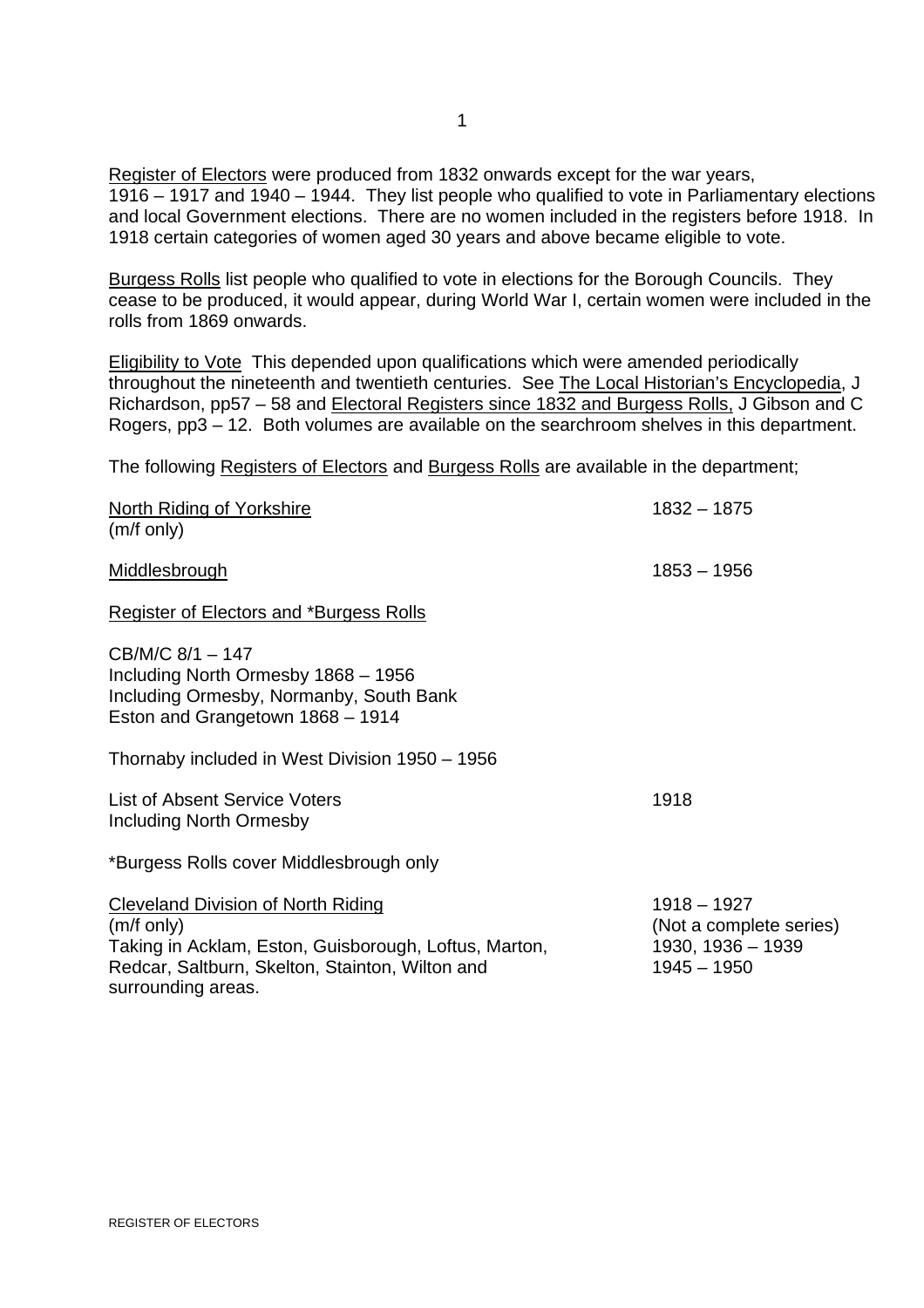| <b>South Eastern Division of County Durham</b><br>$(m/f \text{ only})$                | 1835 - 1915          |
|---------------------------------------------------------------------------------------|----------------------|
| Taking in Stockton, Hartlepool, West Hartlepool,<br>Darlington and surrounding areas. |                      |
| <b>Brotton (parish)</b>                                                               | $1938 - 1971$        |
| PR/BRP/11/4&5                                                                         |                      |
| Coatham (parish)                                                                      | 1916, 1920 - 1929,   |
| PR/CO/9/2-5                                                                           | $1941 - 1948$        |
| Loftus (parish)                                                                       |                      |
| PR/LO 9/2-3                                                                           | $1920 - 1973$        |
| Ormesby (parish)                                                                      | $1950 - 1971$ approx |
| <b>PR/OR 3/18</b>                                                                     |                      |
| <b>Registers of Electors and Burgess Rolls held elsewhere</b>                         |                      |

Please contact institutions in advance of a visit to ensure the relevant registers are available.

1832 - 1974

County Durham Record Office County Hall, Durham Tel: 0191 383 3683

County Durham taking in Hartlepool, West Hartlepool, Stockton 1832 – 1918 and surrounding areas.

North Yorkshire County Record Office<br>
Malpas Road, Northallerton Tel: 01609 777 585 Malpas Road, Northallerton address for correspondence County Hall, Northallerton

North Riding of Yorkshire Excluding Middlesbrough and district (1918 onwards) and Teesside (1968 – 1974)

2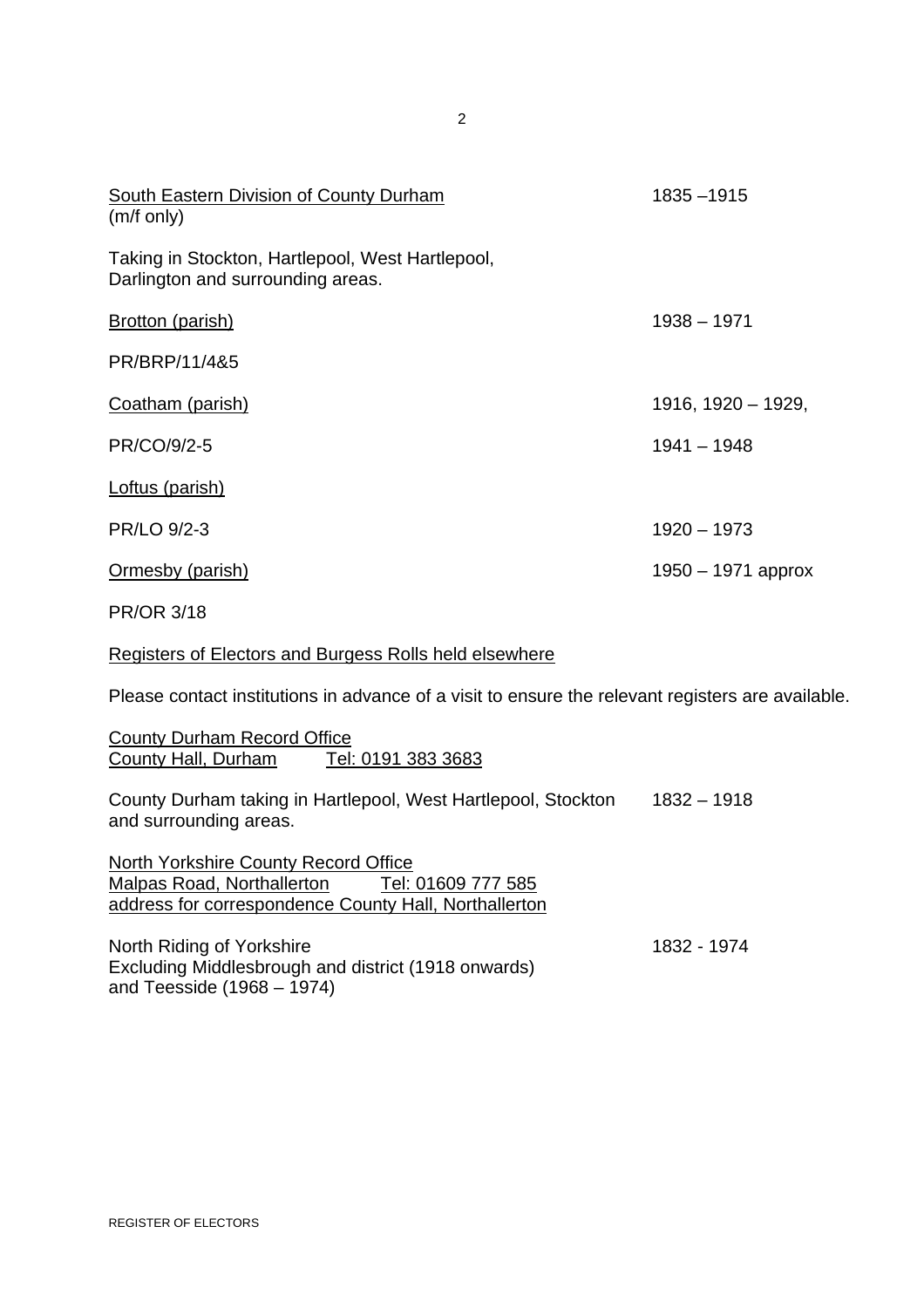#### Hartlepool Reference Library 124 York Road, Hartlepool Tel: 01429 263778

Please note some volumes are not at present available because of their fragile condition.  $H =$ Old Borough of Hartlepool.  $WH = West Hartlepool$ . T = Throston. S = Seaton Carew.

| <b>Burgess Rolls</b>                                                                                                                         | 1870 (H), 1883 (T.H), 1903 (WH.S), 1913 (WH.S),<br>1914 (WH.S), 1915 (WH)                                                                                                                                                                                                |               |
|----------------------------------------------------------------------------------------------------------------------------------------------|--------------------------------------------------------------------------------------------------------------------------------------------------------------------------------------------------------------------------------------------------------------------------|---------------|
| <b>Register of Electors</b>                                                                                                                  | 1870 (H.T.S. Stranton), 1871 (T), 1875 (T), 1877 (T),<br>1883 (H.T), 1885 (H.T), 1890 (H), 1891 (H.T Stranton),<br>1913 & 1914 (WH.S), 1915 (WH), 1919 (WH.S), 1924<br>(WH.S) 1925 & 1926 (WH.S.H), 1927 (WH), 1930 - 1936<br>(WH.H.S), 1938 (WH.S), 1946 - 1948 (WH.S), |               |
|                                                                                                                                              | 1918 Absent Service Voters (WH.S.H)                                                                                                                                                                                                                                      |               |
| Middlesbrough Reference Library<br>Victoria Square, Middlesbrough Tel: 01642 263358                                                          |                                                                                                                                                                                                                                                                          |               |
| <b>Poll Books</b>                                                                                                                            |                                                                                                                                                                                                                                                                          |               |
| Yorkshire                                                                                                                                    |                                                                                                                                                                                                                                                                          | 1807          |
| <b>Burgess Rolls</b>                                                                                                                         |                                                                                                                                                                                                                                                                          |               |
| Middlesbrough                                                                                                                                |                                                                                                                                                                                                                                                                          | 1868          |
| <b>Register of Electors</b>                                                                                                                  |                                                                                                                                                                                                                                                                          | $1932 - 1968$ |
| Middlesbrough<br>Including North Ormesby 1932 - 1968<br>Thornaby included in West Division 1950 - 1968                                       |                                                                                                                                                                                                                                                                          |               |
| <b>Teesside County Borough</b><br>Taking in Eston, Long Newton, Middlesbrough, Redcar,<br>Stainton, Stockton, Thornaby and surrounding areas |                                                                                                                                                                                                                                                                          | $1968 - 1974$ |

Cleveland County Great Ayton 1975 – 1996 1937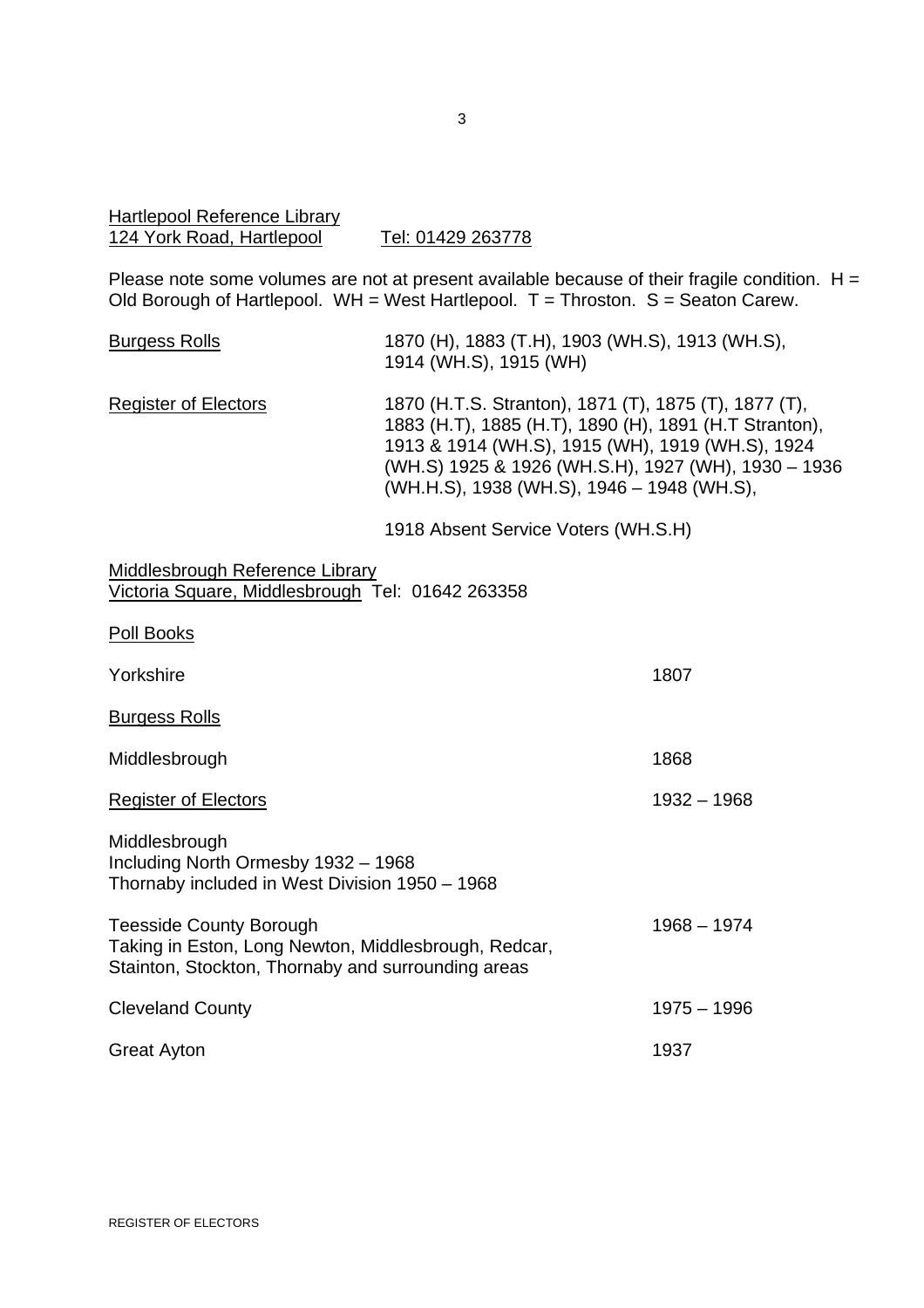| New Boroughs of Middlesbrough, Redcar and Cleveland<br>and Stockton                                                                                            | 1996 to date                              |
|----------------------------------------------------------------------------------------------------------------------------------------------------------------|-------------------------------------------|
| <b>Redcar Reference Library</b><br>Coatham Road, Redcar<br>Tel: 01642 489292                                                                                   |                                           |
| Redcar                                                                                                                                                         | 1968 to date                              |
| <b>Stockton Reference Library</b><br>Church Road, Stockton<br>Tel: 01642 393994                                                                                |                                           |
| Stockton                                                                                                                                                       | 1926, 1939<br>1945, 1952 to<br>date       |
| <b>Stockton Museum Service</b><br>Green Dragon Museum, Theatre Yard,<br>Tel: 01642 393938<br>Off High Street, Stockton                                         |                                           |
| Stockton                                                                                                                                                       | 1939                                      |
| Thornaby                                                                                                                                                       | 1939                                      |
| <b>Hartlepool Borough Council, Electoral Registration Dept</b><br>Civic Centre, Victoria Road, Hartlepool Tel: 01429 266522                                    |                                           |
| <b>Hartlepool and West Hartlepool</b>                                                                                                                          | 1890's to date<br>(not a complete series) |
| Redcar and Cleveland (formerly Langbaurgh Borough) Council<br><b>Electoral Registration Dept</b><br><b>Fabian Road, South Bank</b><br><u>Tel: 01642 444000</u> |                                           |
| Langbaurgh                                                                                                                                                     | 1974 to date                              |
| Middlesbrough Borough Council, Electoral Registration Dept<br><b>Municipal Buildings, Middlesbrough</b><br>Tel: 01642 263665                                   |                                           |
| Middlesbrough                                                                                                                                                  | 1946 to date                              |